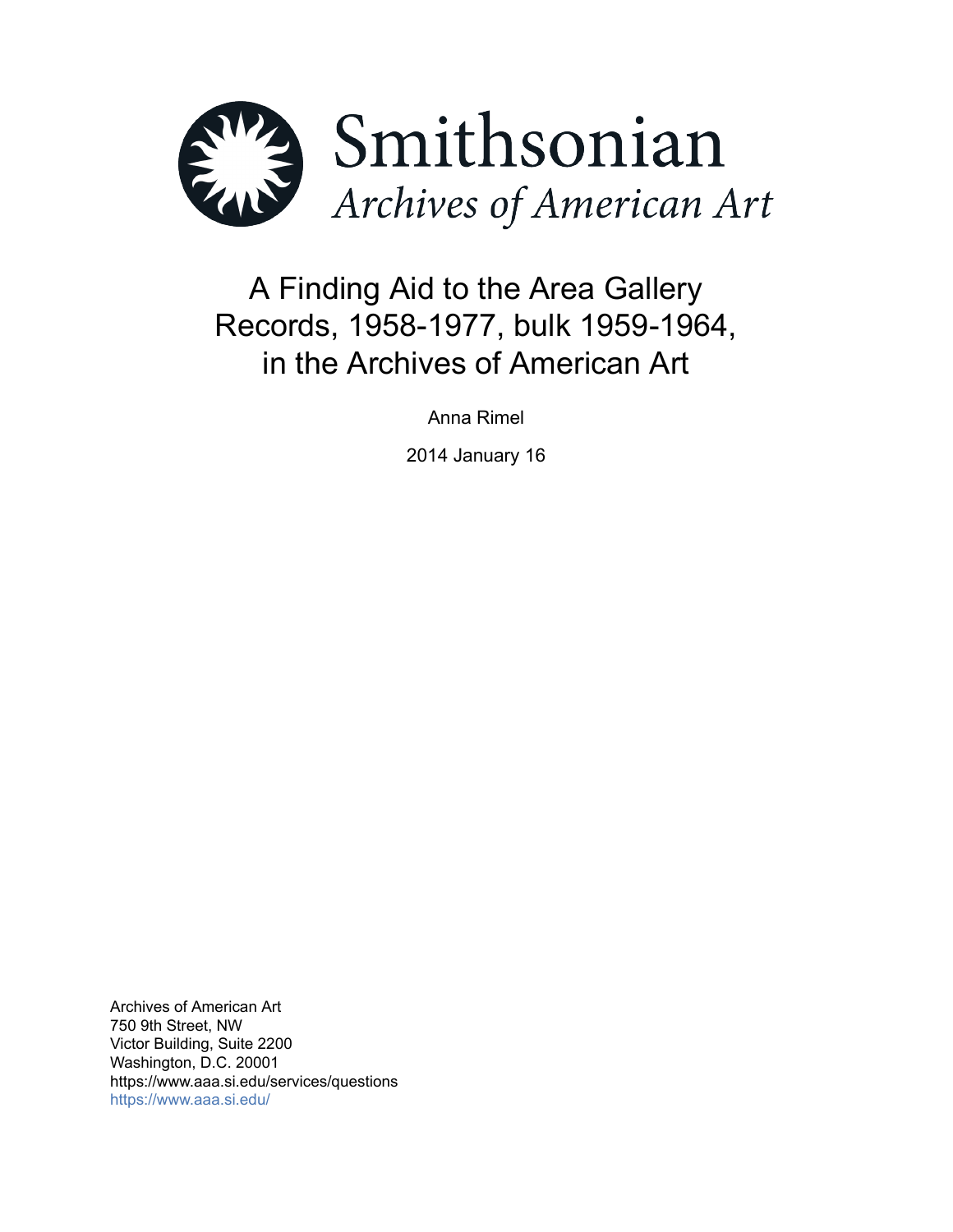# **Table of Contents**

<span id="page-1-0"></span>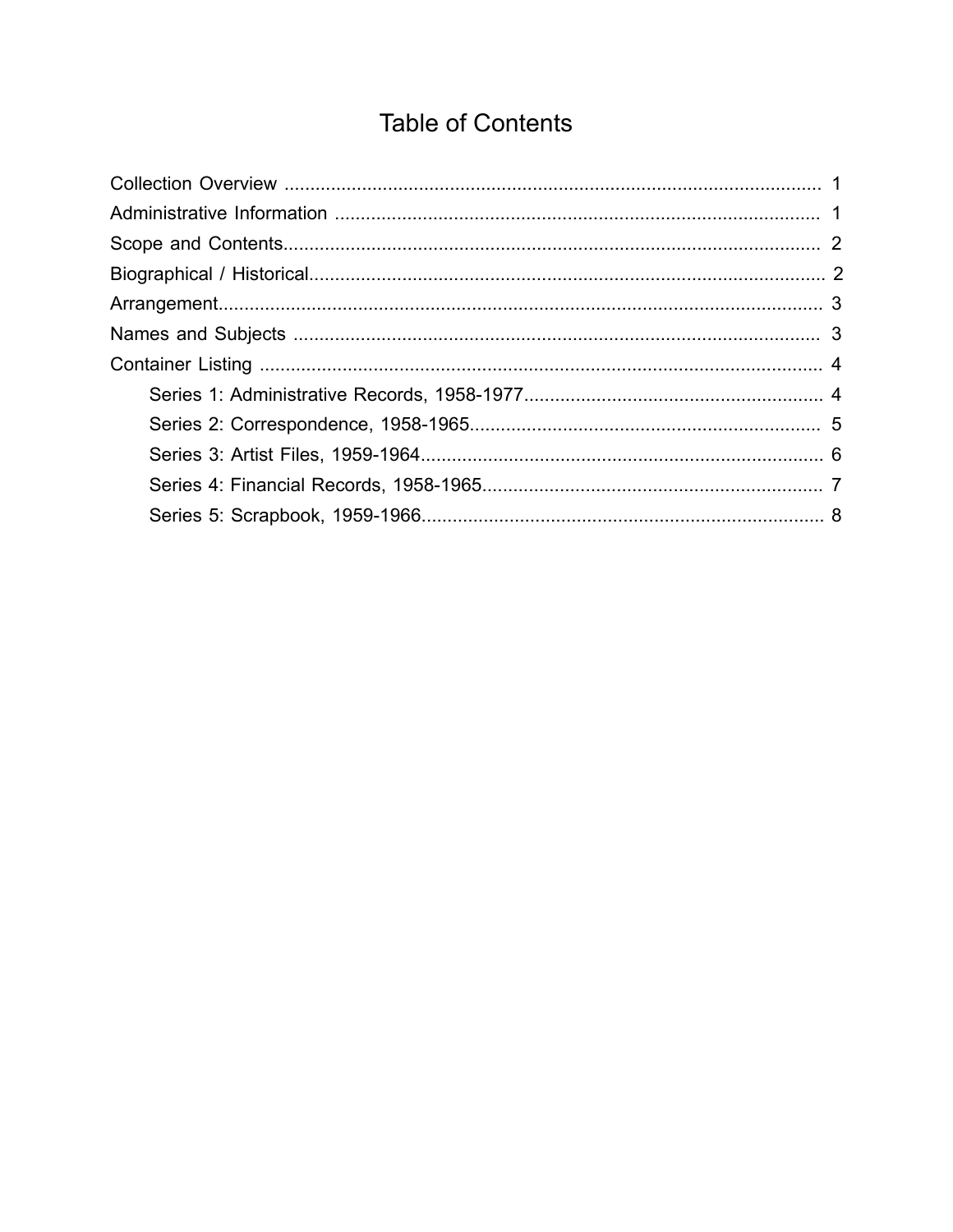## <span id="page-2-0"></span>**Collection Overview**

| <b>Repository:</b> | Archives of American Art                                                                                                                                                                                                                                                                                                                                                                                                                                                                                                                                                                                                                                          |
|--------------------|-------------------------------------------------------------------------------------------------------------------------------------------------------------------------------------------------------------------------------------------------------------------------------------------------------------------------------------------------------------------------------------------------------------------------------------------------------------------------------------------------------------------------------------------------------------------------------------------------------------------------------------------------------------------|
| Title:             | Area Gallery records                                                                                                                                                                                                                                                                                                                                                                                                                                                                                                                                                                                                                                              |
| Date:              | 1958-1977<br>(bulk 1959-1964)                                                                                                                                                                                                                                                                                                                                                                                                                                                                                                                                                                                                                                     |
| Identifier:        | AAA.areagall                                                                                                                                                                                                                                                                                                                                                                                                                                                                                                                                                                                                                                                      |
| Creator:           | Area Gallery (New York, N.Y.)                                                                                                                                                                                                                                                                                                                                                                                                                                                                                                                                                                                                                                     |
| Extent:            | 1.1 Linear feet                                                                                                                                                                                                                                                                                                                                                                                                                                                                                                                                                                                                                                                   |
| Language:          | Collection is in English.                                                                                                                                                                                                                                                                                                                                                                                                                                                                                                                                                                                                                                         |
| Summary:           | The records of the Area Gallery measure 1.1 linear feet and date<br>from 1958-1977 (bulk dates 1959-1964). Area Gallery was one of the<br>Tenth Street Co-ops in New York City, and operated from 1958-1965.<br>Materials in this collection include artist bios, price lists, black and white<br>photos of artwork; financial records with annotations; member lists,<br>exhibition lists, and daily notes; gallery sign-in sheets; correspondence,<br>including letters to and from the gallery and regarding rent issues;<br>and an extensive scrapbook containing exhibition posters, photos of<br>artwork, announcements, exhibition reviews, and clippings. |

# <span id="page-2-1"></span>**Administrative Information**

#### Acquisition Information

The records were donated in 1978 by Ruth Becker Fortel, Treasurer of Area Gallery.

#### Related Materials

Also found in the Archives of American Art is a collection relating to the Tenth Street Galleries and collection donor, Ruth Fortel. See: Joellen Bard's, Ruth Fortel's, and Helen Thomas' exhibition records of "Tenth Street Days: the Co-ops of the 50s," 1953-1977.

#### Processing Information

The collection was processed to a minimal level and a finding aid prepared by Anna Rimel in 2014. The Archives of American Art has implemented minimal processing tactics when possible in order to increase information about and access to more of our collections. Minimal processing included arrangement to the series, subseries, and folder levels. Generally, items within folders were simply verified with folder titles, but not arranged further. Folders with boxes may not be numbered. The collection was rehoused in archival containers and folders, but not all staples and clips were removed.

#### Preferred Citation

Area Gallery records, 1958-1977, bulk 1959-1964. Archives of American Art, Smithsonian Institution.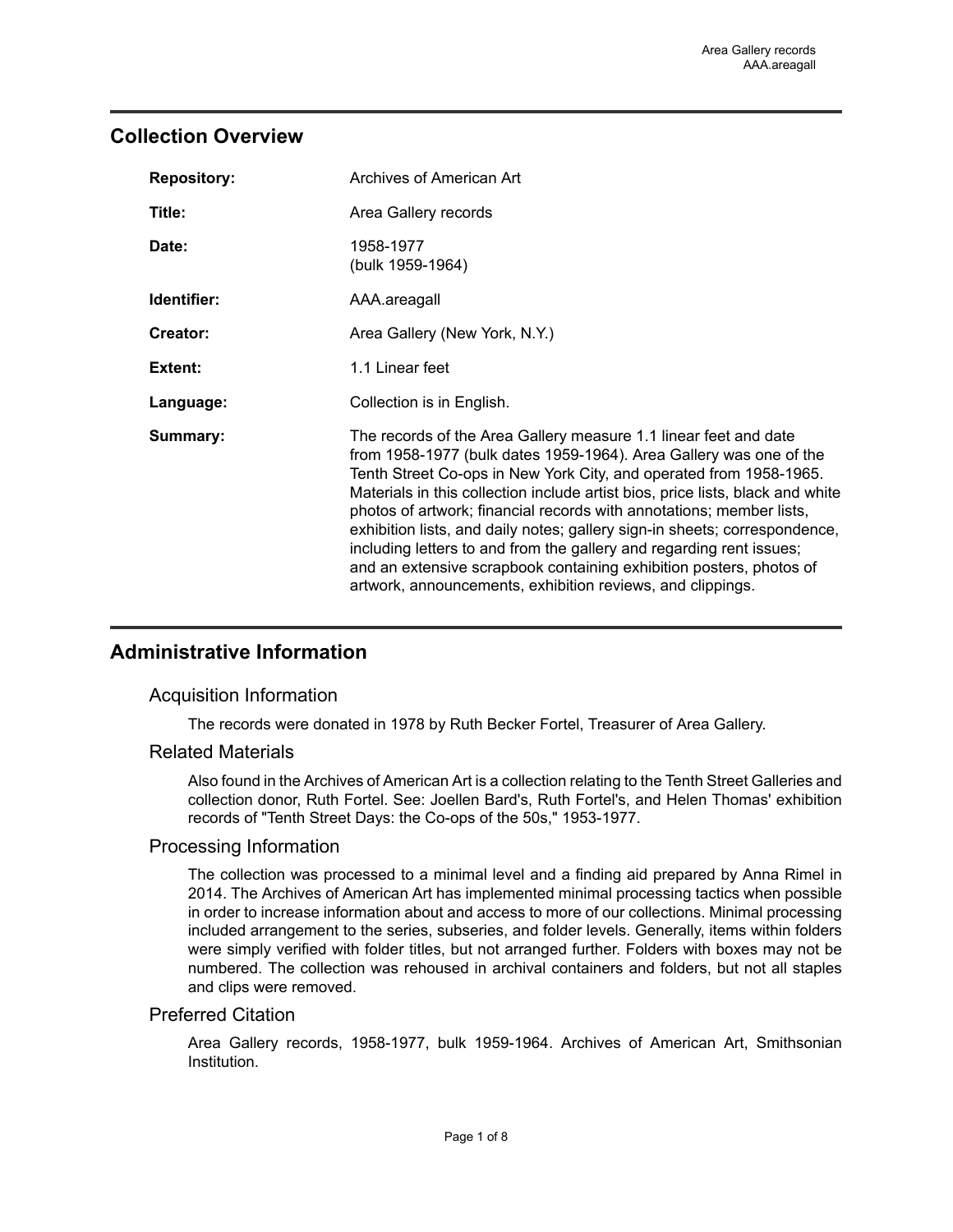#### **Restrictions**

Use of original papers requires an appointment.

#### Terms of Use

The Archives of American Art makes its archival collections available for non-commercial, educational and personal use unless restricted by copyright and/or donor restrictions, including but not limited to access and publication restrictions. AAA makes no representations concerning such rights and restrictions and it is the user's responsibility to determine whether rights or restrictions exist and to obtain any necessary permission to access, use, reproduce and publish the collections. Please refer to the [Smithsonian's](https://www.si.edu/termsofuse) Terms of Use for additional information.

# <span id="page-3-1"></span>**Biographical / Historical**

Area Gallery was one of the Tenth Street Co-ops in New York City, and operated from 1958-1965. From fall 1958 to summer 1962, the gallery was located at 80 East 10th Street, and then moved to 90 East 10th Street until the summer of 1965. Area Gallery's original members were: Tom Boutis, John Ireland Collins, Charles DuBack, Joe Fiore, Bernard Langlais, Ed Moses, Daphne Mumford, and Paul Yakovenko.

New York's Tenth Street Galleries were a cooperative of artist-run galleries that began opening in the early 1950s, located between 3rd and 4th Avenues, where spaces for living and studios were relatively inexpensive. It was the center for anything new and avant-garde in downtown Manhattan at this time. Galleries operated on very low budgets, artists were often members of more than one gallery, and they provided an alternative to the highly selective Madison Avenue and 57th Street galleries. The top galleries of the 10th Street Co-ops were the Tanager, Hansa, James, Camino, March, Phoenix, Brata, and Area Gallery.

## <span id="page-3-0"></span>**Scope and Contents**

The records of the Area Gallery measure 1.1 linear feet and date from 1958-1977 (bulk dates 1959-1964). Area Gallery was one of the Tenth Street Co-ops in New York City, and operated from 1958-1965. Materials in this collection include artist bios, price lists, black and white photos of artwork; financial records with annotations; member lists, exhibition lists, and daily notes; gallery sign-in sheets; correspondence, including letters to and from the gallery and regarding rent issues; and an extensive scrapbook containing exhibition posters, photos of artwork, announcements, exhibition reviews, and clippings.

Administrative records contain member lists, daily operational notes and messages, artwork loan contracts to museums, some mail received by the gallery, and all sign-in sheets for the gallery from 1962-1965. It is noted that all sign-in sheets prior to April 1962 have been lost.

Correspondence is primarily to and from the Treasurer of Area Gallery, and also contains requests for hire and exhibitions, member resignations, payments made and received. Additionally, rent correspondence contains letters regarding late or overdue payments.

The artist files and scrapbook contain black and white photographs of artwork, artist bios, price lists, and some exhibition announcements, and represent a small fraction of the number of artists who showed at Area Gallery. The scrapbook also contains exhibition review clippings and exhibition posters.

The financial records include cancelled checks, many of which have been annotated, deposit slips and bank statements, also annotated. Receipts for bills, supplies, artist payments, and dues are also included, as well as two bookkeeping ledgers.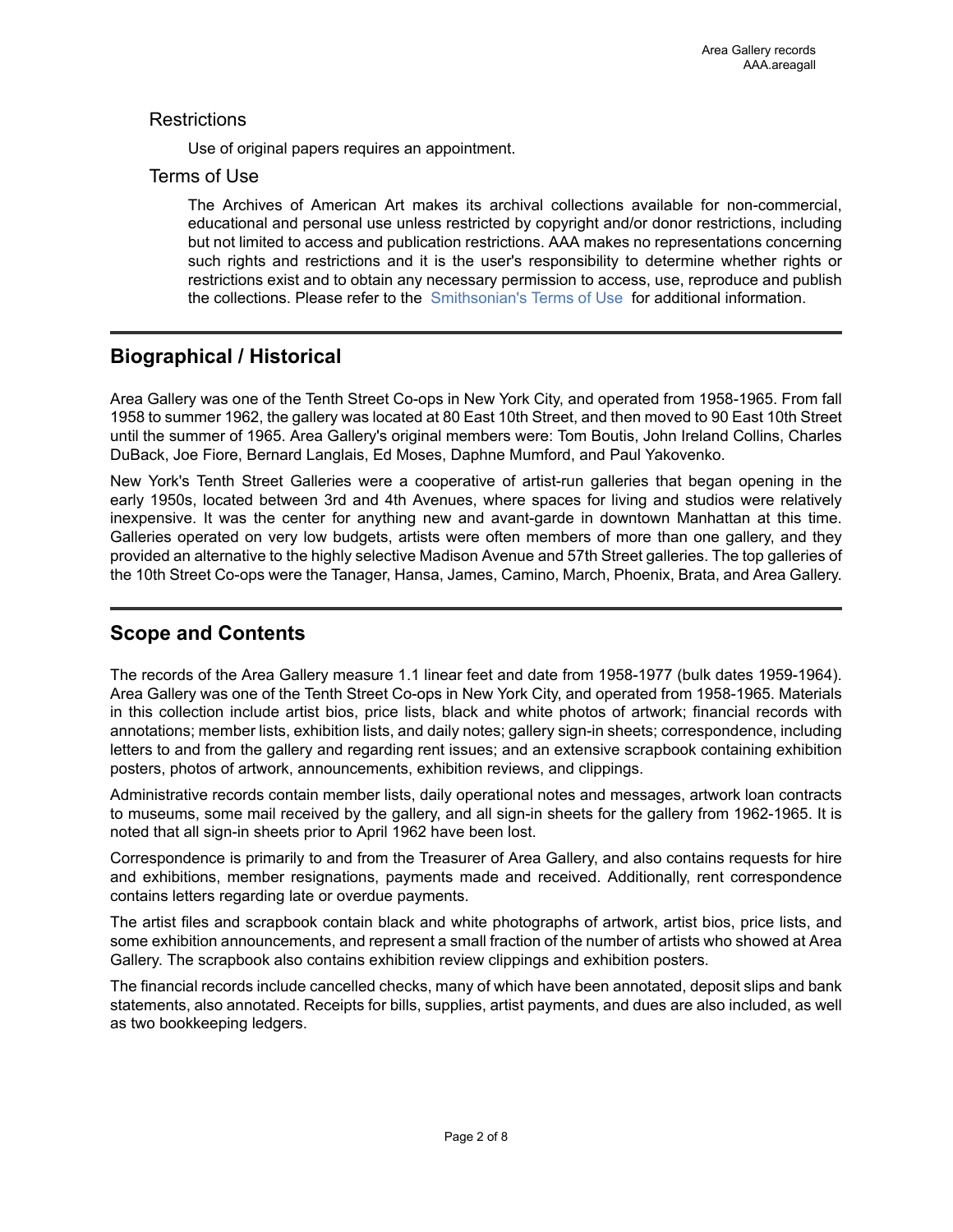## <span id="page-4-0"></span>**Arrangement**

The collection is arranged as 5 series.

Missing Title:

- Series 1: Administrative Records, 1958-1977 (8 folders; Box 1)
- Series 2: Correspondence, 1958-1965 (3 folders; Box 1)
- Series 3: Artist Files, 1959-1964 (15 folders; Box 1)
- Series 4: Financial Records, 1958-1965 (0.4 linear feet; Box 1-2)
- Series 5: Scrapbook, 1959-1966 (0.3 linear feet; Box 3)

### <span id="page-4-1"></span>Names and Subject Terms

This collection is indexed in the online catalog of the Smithsonian Institution under the following terms:

Types of Materials:

Photographs Scrapbooks

Functions:

Artist-run galleries -- New York (State)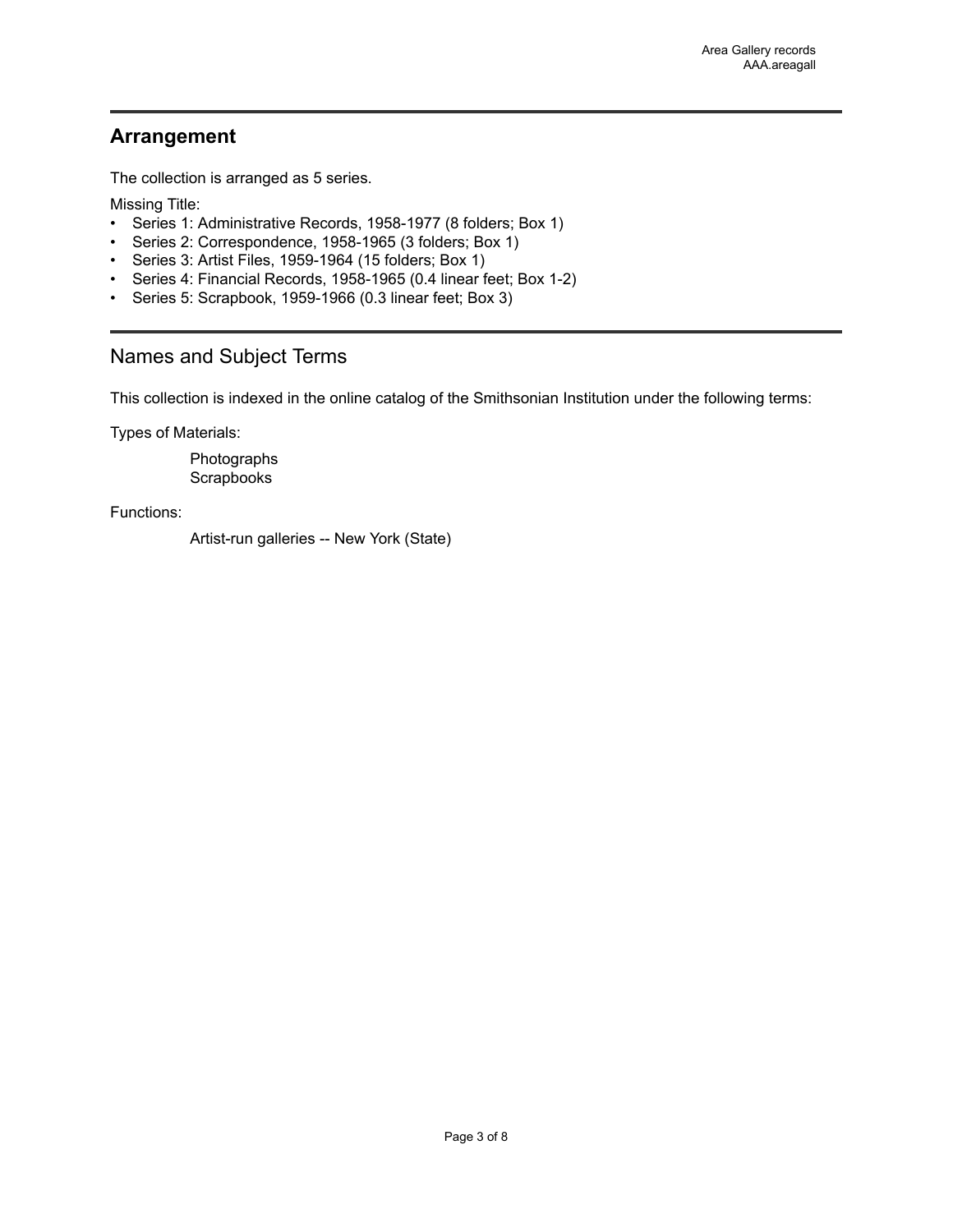## <span id="page-5-0"></span>**Container Listing**

#### <span id="page-5-1"></span>Series 1: Administrative Records, 1958-1977

#### *8 Folders (Box 1)* Language: English. Arrangement: Folders are arranged as found upon donation, many items were already arranged chronologically within folders. Scope and Contents: Administrative records document the daily functions of the Area Gallery. Included are vital statistics, which contain member lists, exhibition lists, and artist biographies, and also price lists for exhibitions. Additionally there are daily notes, communicating messages from artists and studio occupants as well as operational issues and an annotated calendar/day planner. Also found are artwork loan contracts and various mail solicitings. The sign-in sheets from April 1962 until 1965 provide signed listings of who visited the gallery daily and for exhibitions. Of note, artist Marcel Duchamp has signed-in for the Gordon Press Show in 1962. In 1963, Italian architect Mario Bellini makes an appearance, as well as Ad Reinhardt and Mark Rothko in 1964. The gallery also notes that all sign-in sheets prior to April 1962 have been lost. Box 1, Folder 1 Vital Statistics - Member Lists, Exhibition Lists, Artist Bios, 1958-1977

| Box 1, Folder 2 | Price Lists - Shows, 1962-1965                             |
|-----------------|------------------------------------------------------------|
| Box 1, Folder 3 | Daily Notes - Messages Taken, Operational Notes, 1962-1964 |
| Box 1, Folder 4 | Calendar/Day Planner - Annotated, 1961                     |
| Box 1, Folder 5 | Artwork Loan Contracts, 1959-1961                          |
| Box 1, Folder 6 | Mail - Solicitings, 1963-1964                              |
| Box 1, Folder 7 | Sign-in Sheets, 1962-1963                                  |
| Box 1, Folder 8 | Sign-in Sheets, 1963-1965                                  |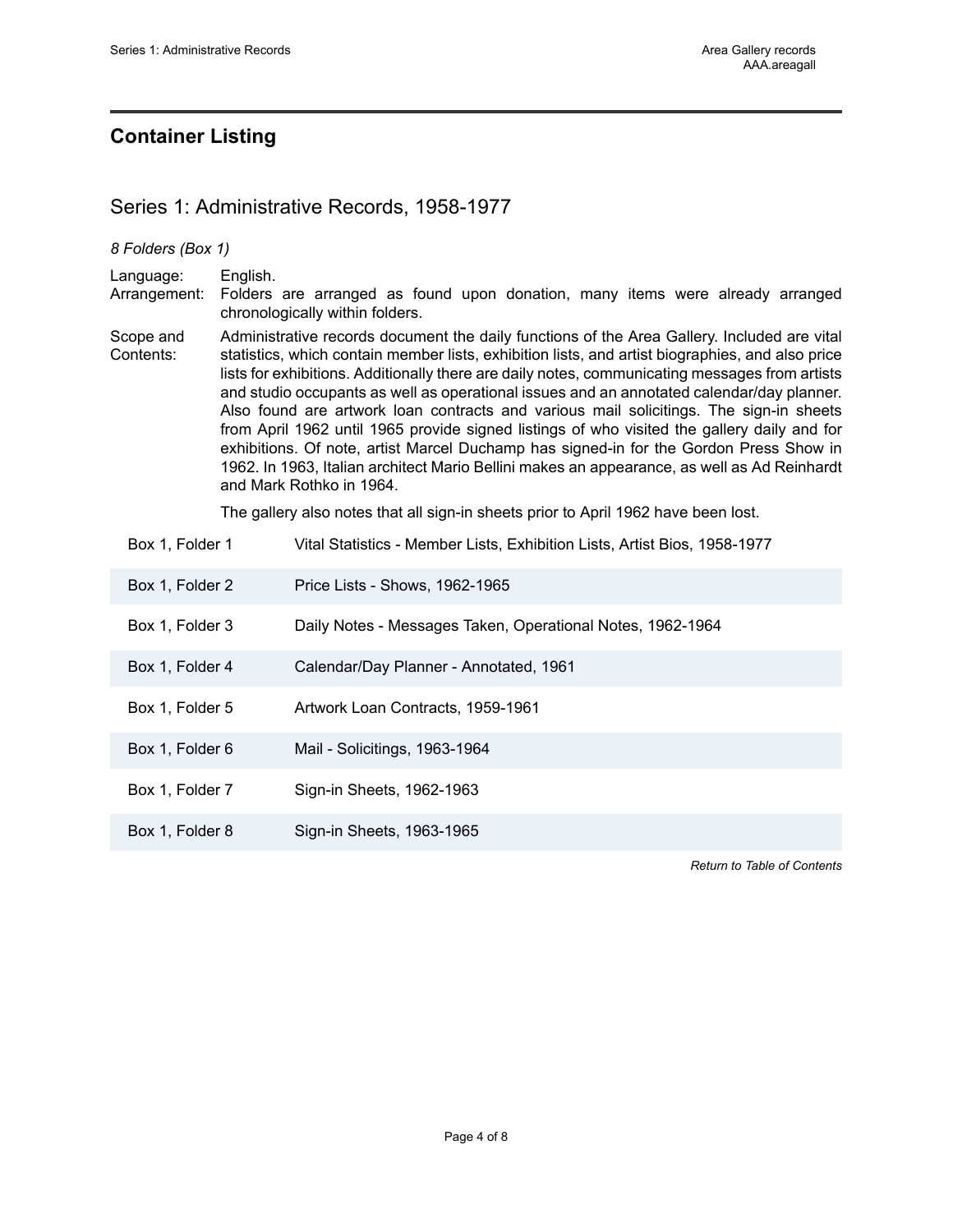# <span id="page-6-0"></span>Series 2: Correspondence, 1958-1965

| 3 Folders (Box 1) |  |
|-------------------|--|
|                   |  |

|  | Language:<br>Scope and<br>Contents: | English. |                                       | Correspondence is varied and includes handwritten and typewritten letters to and from the<br>gallery. The subject of correspondence ranges from artists requesting exhibitions to requests<br>for payment of membership dues to letters inquiring about gallery members. Additionally, a<br>separate folder contains correspondence solely pertaining to the gallery's rent costs. |
|--|-------------------------------------|----------|---------------------------------------|------------------------------------------------------------------------------------------------------------------------------------------------------------------------------------------------------------------------------------------------------------------------------------------------------------------------------------------------------------------------------------|
|  | Box 1, Folder 9                     |          | Miscellaneous, 1959-1963<br>Language: | English.                                                                                                                                                                                                                                                                                                                                                                           |
|  | Box 1, Folder 10                    |          | Miscellaneous, 1964-1965<br>Language: | English.                                                                                                                                                                                                                                                                                                                                                                           |
|  | Box 1, Folder 11                    |          | Rent, 1958-1965<br>Language:          | English.                                                                                                                                                                                                                                                                                                                                                                           |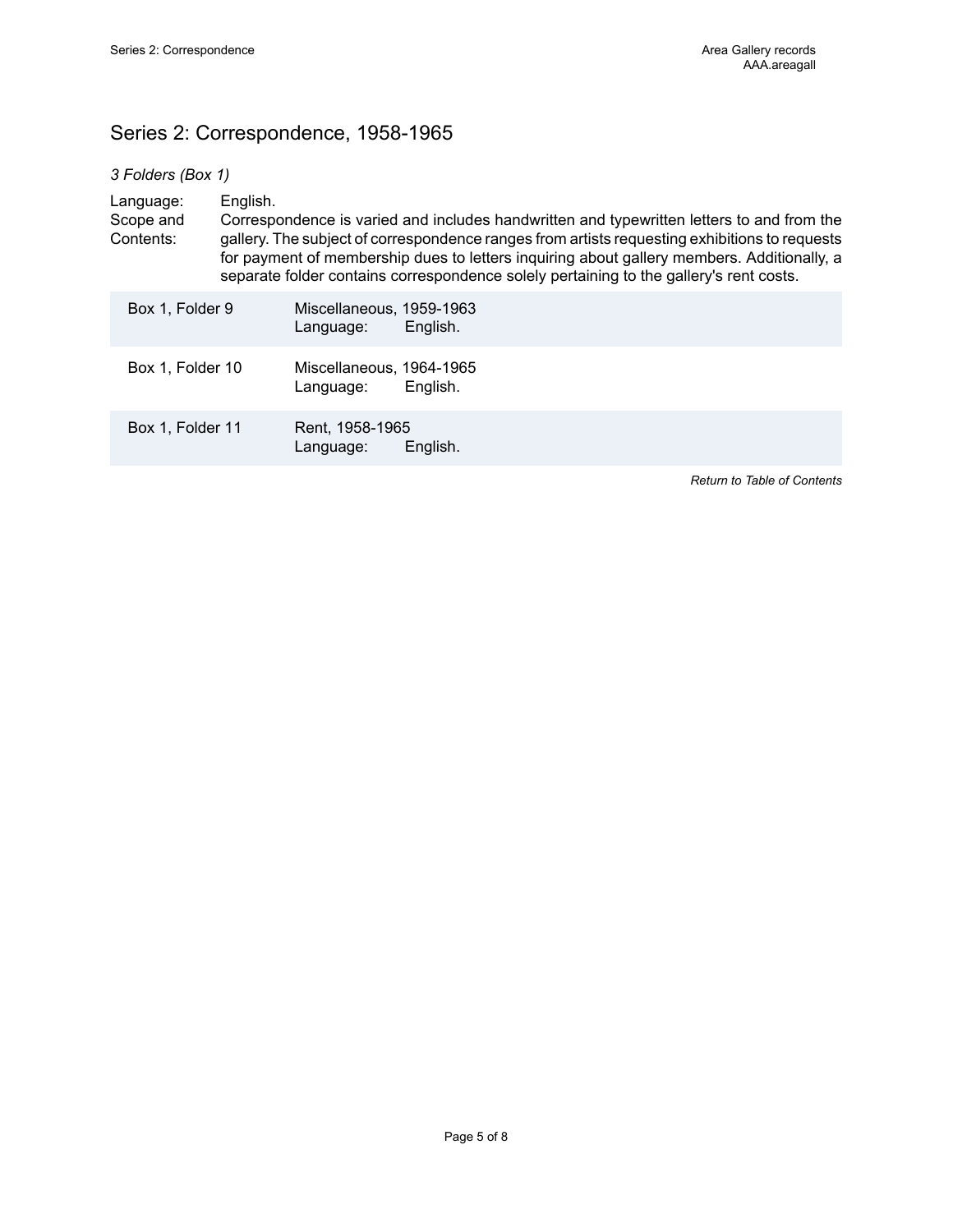# <span id="page-7-0"></span>Series 3: Artist Files, 1959-1964

| 15 Folders (Box 1)                                  |                                                                                                                                                                                                                                                                                                                                                                                                                                                                                             |                                          |  |
|-----------------------------------------------------|---------------------------------------------------------------------------------------------------------------------------------------------------------------------------------------------------------------------------------------------------------------------------------------------------------------------------------------------------------------------------------------------------------------------------------------------------------------------------------------------|------------------------------------------|--|
| Language:<br>Arrangement:<br>Scope and<br>Contents: | English.<br>Folders are arranged alphabetically by artist's last name.<br>Artist files contain black and white photographs of artwork, price lists, and artist bios.<br>Researchers should note that the folder for Ellen Leelike also contains 1 black and white<br>photograph of Harvey Becker's artwork, and the folder for Philip Russell contains 1 black<br>and white photograph of Antonio Rubino's artwork. Also of note, this series contains one<br>unidentified charcoal sketch. |                                          |  |
| Box 1, Folder 12                                    |                                                                                                                                                                                                                                                                                                                                                                                                                                                                                             | Boutis, Tom, 1959-1960                   |  |
| Box 1, Folder 13                                    |                                                                                                                                                                                                                                                                                                                                                                                                                                                                                             | Brown, Lydia, circa 1959                 |  |
| Box 1, Folder 14                                    |                                                                                                                                                                                                                                                                                                                                                                                                                                                                                             | Cohen, Arthur, 1962-1964                 |  |
| Box 1, Folder 15                                    |                                                                                                                                                                                                                                                                                                                                                                                                                                                                                             | Collings, John Ireland, circa 1959       |  |
| Box 1, Folder 16                                    |                                                                                                                                                                                                                                                                                                                                                                                                                                                                                             | DuBack, Charles, circa 1961              |  |
| Box 1, Folder 17                                    |                                                                                                                                                                                                                                                                                                                                                                                                                                                                                             | Fortel, Ruth Becker, 1960-1963           |  |
| Box 1, Folder 18                                    |                                                                                                                                                                                                                                                                                                                                                                                                                                                                                             | Leelike, Ellen, 1963-1964                |  |
| Box 1, Folder 19                                    |                                                                                                                                                                                                                                                                                                                                                                                                                                                                                             | Mason, Emily, 1960-1962                  |  |
| Box 1, Folder 20                                    |                                                                                                                                                                                                                                                                                                                                                                                                                                                                                             | Matthews, Doris, circa 1962              |  |
| Box 1, Folder 21                                    |                                                                                                                                                                                                                                                                                                                                                                                                                                                                                             | Mumford, Daphne G., circa 1959           |  |
| Box 1, Folder 22                                    |                                                                                                                                                                                                                                                                                                                                                                                                                                                                                             | Russell, Philip, 1961-1963               |  |
| Box 1, Folder 23                                    |                                                                                                                                                                                                                                                                                                                                                                                                                                                                                             | Valenti, Nadine, circa 1962              |  |
| Box 1, Folder 24                                    |                                                                                                                                                                                                                                                                                                                                                                                                                                                                                             | Windust, Marjorie, 1962-1964             |  |
| Box 1, Folder 25                                    |                                                                                                                                                                                                                                                                                                                                                                                                                                                                                             | Yakovenko, Paul, circa 1959              |  |
| Box 1, Folder 26                                    |                                                                                                                                                                                                                                                                                                                                                                                                                                                                                             | Unidentified Charcoal Sketch, circa 1959 |  |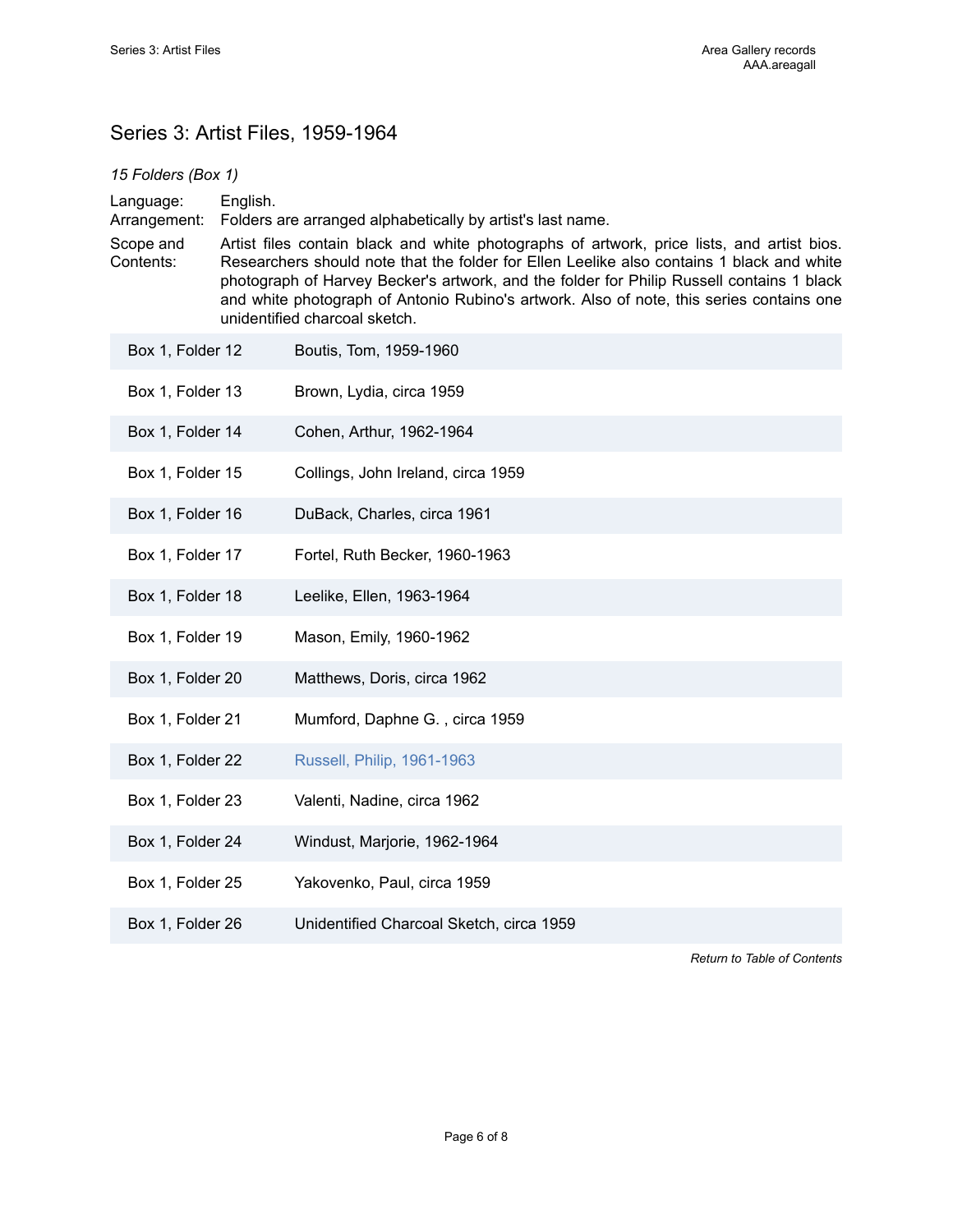# <span id="page-8-0"></span>Series 4: Financial Records, 1958-1965

#### *0.4 Linear feet (Box 1-2)*

Arrangement: Folders are arranged as found upon donation, and chronologically arranged by the donor. Scope and Contents: Financial records document the monetary activities of the gallery's operations. Found here are bank account statements, bookkeeping ledgers, deposit slips, cancelled checks, receipts, and financial statistics and projections. Most of these contain annotations and notes as to the function of the receipt, check, deposit slip, and provide a more complete look at the operational activities and financial viability of the gallery.

- Box 1, Folder 27 Bookkeeping Ledger, 1958-1964
- Box 2, Folder 1 Bookkeeping Ledger, 1958-1965
- Box 2, Folder 2 Bookkeeping Financial Statistics & Projections, Posted Sublet Ad Clippings, Miscellaneous Notes, 1959-1964
- Box 2, Folder 3-4 Bank Statements, 1959-1964
- Box 2, Folder 5 Cancelled Checks To New York Telephone Co., To Con Edison, 1959-1964
- Box 2, Folder 6 Cancelled Checks Rent, 1959-1965
- Box 2, Folder 7 Cancelled Checks Printing & Stamps, Miscellaneous, 1959-1964
- Box 2, Folder 8 Cancelled Checks To Artists, 1959-1963
- Box 2, Folder 9 Cancelled Checks To Artists, 1960-1964
- Box 2, Folder 10-11 Deposit Slips Dues, etc. , 1959-1964
- Box 2, Folder 12 Receipts Advertising, Coal, Electric, 1958-1964
- Box 2, Folder 13 Receipts Founders' Receipts, 1958-circa 1963
- Box 2, Folder 14 Receipts Gallery Equipment & Repairs, 1958-1964
- Box 2, Folder 15 Receipts Printing, Telephone, Wine , 1958-1963